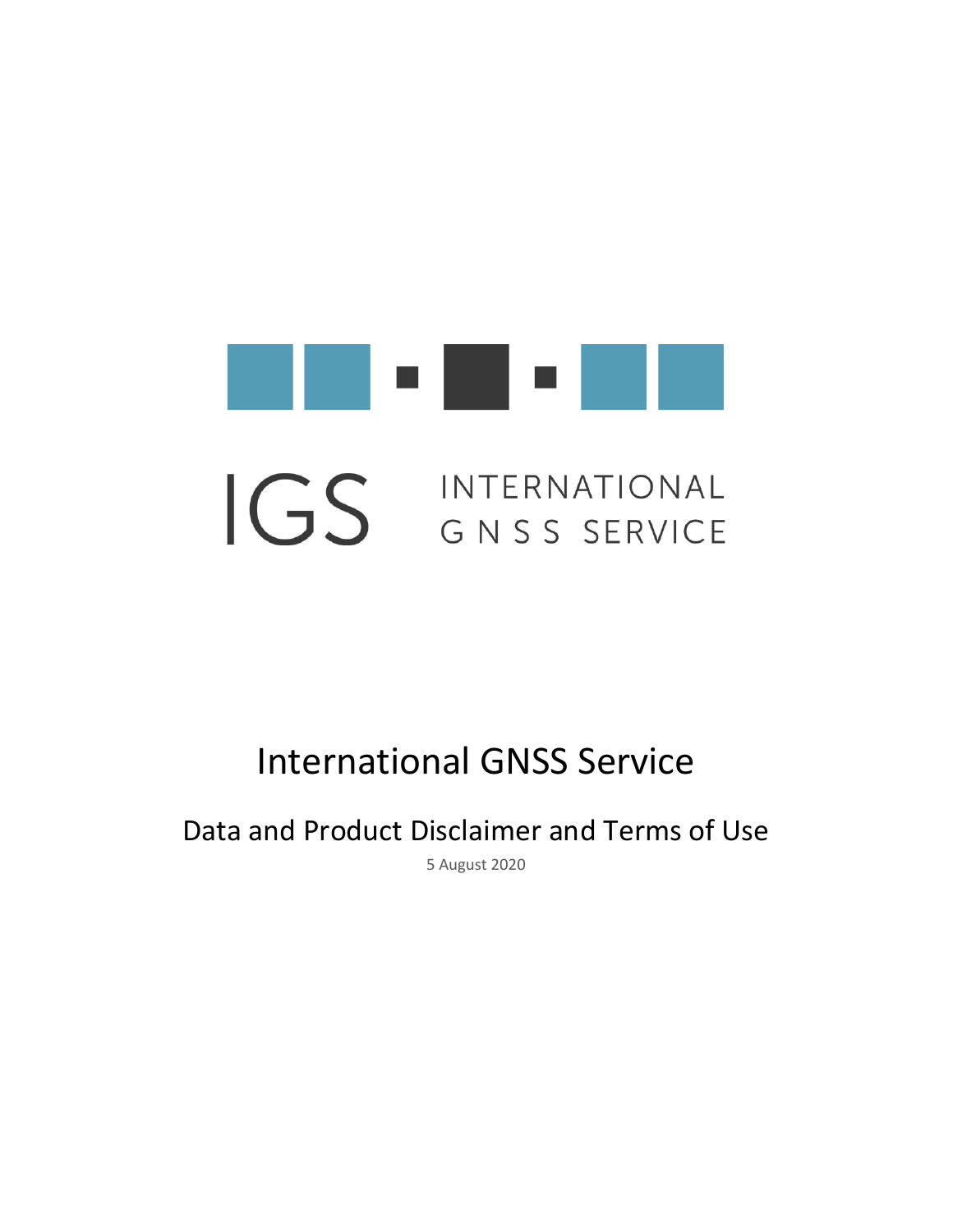### **Background**

Since 1993, the International GNSS Service (IGS) has carried out its mission to advocate for and provide freely and openly available high-precision GNSS data, as well as derived operational data products, including satellite ephemerides, Earth rotation parameters, station coordinates, satellite and station clock biases, station troposphere estimates, worldwide ionosphere maps, etc. The IGS is a self-governed, voluntary federation of contributing organizations from around the world that collectively operate a global infrastructure of tracking stations, data centers and analysis centers to provide high quality GNSS data products. Each participating organization contributes its own resources, and there is no central source of funding.

The IGS products and station data are provided openly for the benefit of all scientific, educational, and commercial users. For 25 years, IGS data and products have been made openly available for use without restriction, and continue to be offered free of cost or obligation. In turn, users are encouraged to participate in the IGS, or otherwise contribute by promoting its values, standards, goals and advancing its strategic plan.

The IGS operates as a voluntary federation that is self-governed by its participants (Associate Members) through an elected Governing Board. The IGS is a service of the International Asso-ciation of Geodesy (IAG), one of the associations of the International Union of Geodesy and Geophysics (IUGG), and a key component of the Global Geodetic Observing System (GGOS). The IGS is also a participating member of the ISC World Data System (WDS), established by the International Science Council (ISC; formerly ICSU) to create a common globally interoperable distributed data system that incorporates emerging technologies and multidisciplinary scientific data activities.

International research is increasingly dependent on access to quality-assured data across multiple scientific domains, in particular to tackle the pressing challenges of sustainability and the resilient management of our planet (an element of GGOS). In unison with the concept of Open Data, it is vital that the data underlying scientific research are properly preserved and fully and openly shared to facilitate scrutiny and reuse. The IGS meets these challenges via its internationally distributed Global Data Centers.

#### Disclaimer

The IGS continuously monitors the accuracy of its products through inter-comparison of results between Analysis Centers. IGS strives to deliver its products on a highly available, best efforts basis. Due to the volunteer nature of its work, IGS makes no guarantee of the quality, reliability, usability, availability, or suitability of any IGS data and products for any particular purpose. IGS data and products should not be used for any life-critical functions. Users assume all risks and liabilities, direct or indirect, associated with any use of IGS data and products.